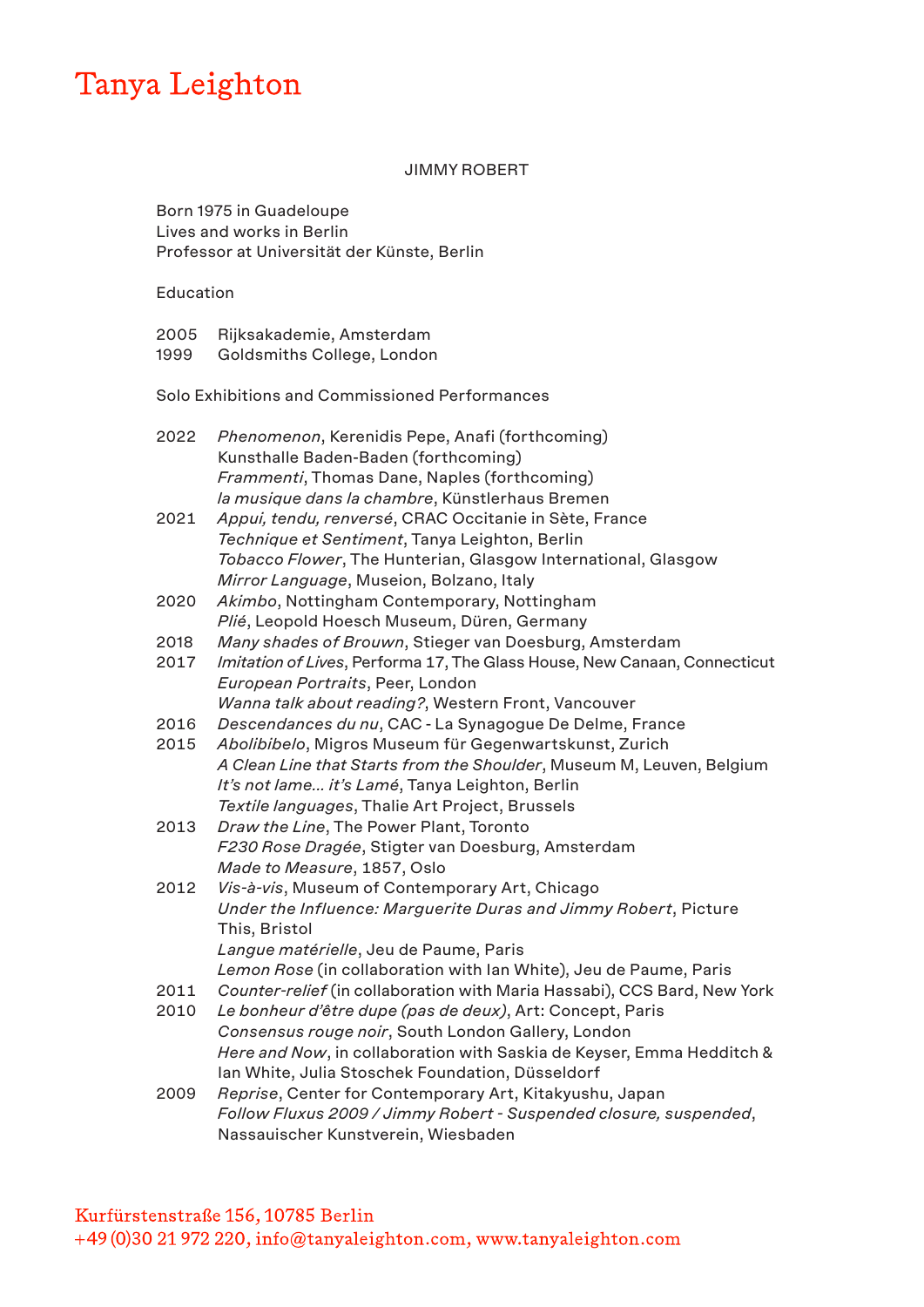|      | Grey Flannel Suits Any Man, Sorcha Dallas Gallery, Glasgow<br>If I Can't Dance Tonight with Jimmy Robert, Frascati Theater, Amsterdam<br>Trio A (with Ian White and Pat Catterson), MoMA, New York |
|------|----------------------------------------------------------------------------------------------------------------------------------------------------------------------------------------------------|
| 2008 | Elegantly Wasted, Neuer Aachener Kunstverein, Aachen<br>Légèrement manipulés, Centre d'art contemporain de Brétigny                                                                                |
|      | Figure de Style, CUBITT, London                                                                                                                                                                    |
| 2007 | Metallica, FLACC, Genk                                                                                                                                                                             |
|      | Salonishesque Tendencies, Maison Grégoire, Brussels<br>Marriage à la mode et cor anglais (in collaboration with lan White),                                                                        |
|      | STUK, Leuven<br>Act Out, (with Emma Hedditch and Emily Roysdon), Studio Voltaire,<br>London                                                                                                        |
| 2006 | Manifold Centerfold, White Light, Düsseldorf                                                                                                                                                       |
| 2004 | Art Now - Jimmy Robert / Ian White - 6 things we couldn't do, but can do<br>now, Tate Britain, London                                                                                              |
| 2002 | Brown Leatherette, Platform, London                                                                                                                                                                |
|      | <b>Selected Group Exhibitions</b>                                                                                                                                                                  |
| 2023 | Horizons Olfactifs, Fondation Espace Écureuil pour l'Art Contemporain,<br>Toulouse (forthcoming)                                                                                                   |
| 2022 | Still Alive, 5th Aichi Triennale, Aichi, Japan (forthcoming)                                                                                                                                       |
|      | The Scripts Found in a Bottle, Found in a Can, Found in a Discourse,                                                                                                                               |
|      | curated by Matt Morris, The Green Gallery, Milwaukee                                                                                                                                               |
|      | Portrait of a Movement. Renate Lorenz & Pauline Boudry, curated by                                                                                                                                 |
|      | Övül Ö. Durmusoglu, Centro de Arte Dos de Mayo, Madrid                                                                                                                                             |
|      | When I State that I Am an Anarchist, curated by Pierre Bal-Blanc,<br>PLATO Ostrava, Czech Republic                                                                                                 |
| 2021 | A Time to Embrace and to Refrain from Embracing, 6th Ural Industrial                                                                                                                               |
|      | Biennial, Ekaterinburg, Russia                                                                                                                                                                     |
|      | Balade Charlottenburg, The French Institute, Berlin                                                                                                                                                |
|      | Wild Frictions, CAC Cincinnati and Kunstraum Kreuzberg, Berlin                                                                                                                                     |
|      | Crocodile Cradle, curated by Simon Moretti, PEER, London                                                                                                                                           |
| 2020 | Studio Berlin, Boros Foundation at Berghain, Berlin                                                                                                                                                |
|      | OF REFRAINS AND LIMINAL SPACES, Suprainfinit, Bucharest                                                                                                                                            |
|      | Sâr Dubnotal, CAC Brétigny, Brétigny-sur-Orge, France                                                                                                                                              |
|      | Duro Olowu: Seeing Chicago, Museum of Contemporary Art, Chicago                                                                                                                                    |
| 2019 | and other such stories, Chicago Architecture Biennial                                                                                                                                              |
|      | Displacement and Togetherness, Cultuurcentrum Strombeek,<br>Grimbergen                                                                                                                             |
|      | Stars are Closer and Clouds are Nutritious Under Golden Trees, MMAG                                                                                                                                |
|      | Foundation, Amman                                                                                                                                                                                  |
|      | Hybrid Sculptures, Stedelijk Museum, Amsterdam                                                                                                                                                     |
|      | Tender Buttons, Künstlerhaus Bremen                                                                                                                                                                |
|      | Relational Undercurrents: Contemporary Art of the Caribbean                                                                                                                                        |
|      |                                                                                                                                                                                                    |

- *Archipelago*, Portland Museum of Art, Oregon
- 2018 *Relational Undercurrents: Contemporary Art of the Caribbean Archipelago*, Patricia & Phillip Frost Art Museum, Miami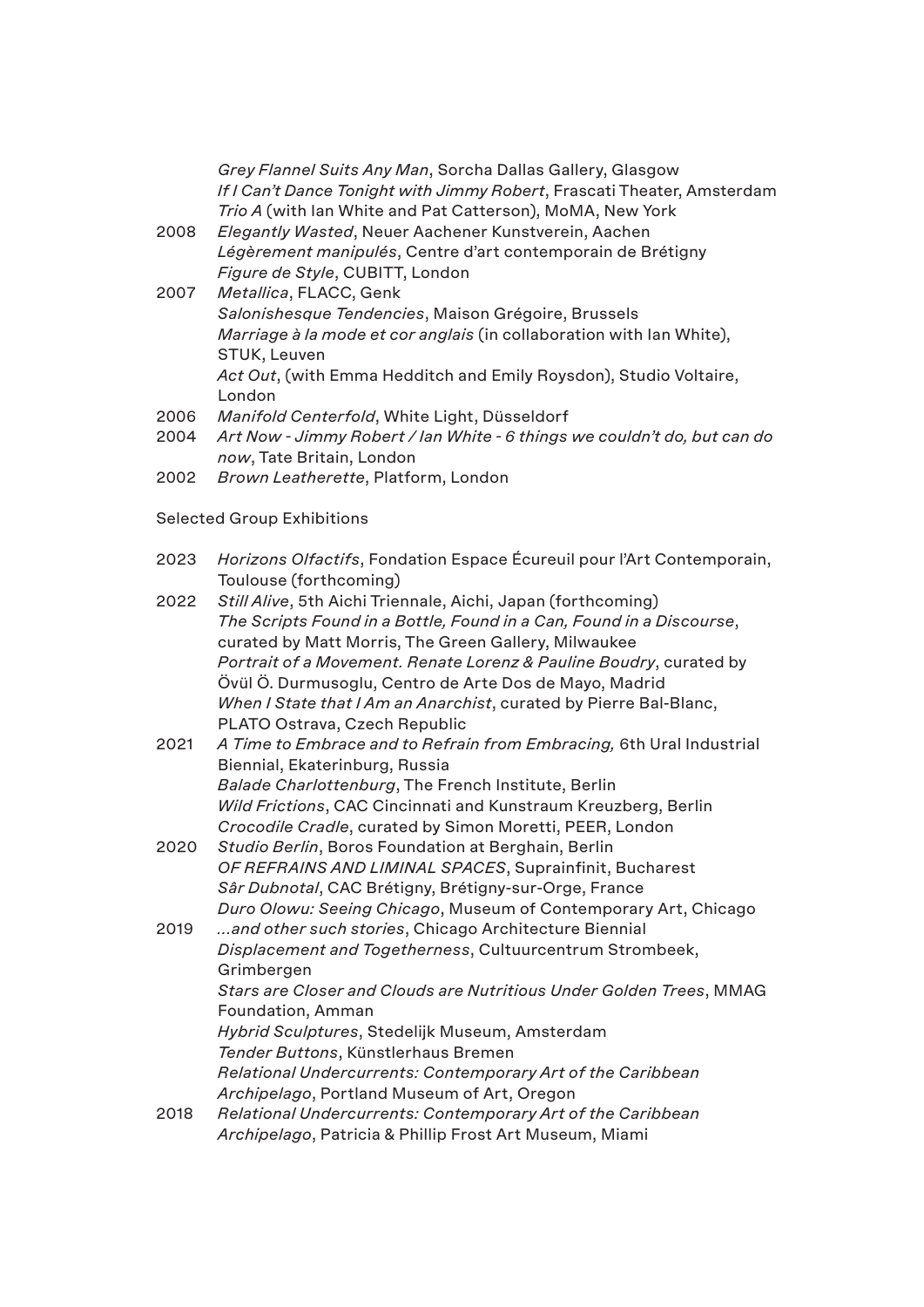|      | Picture Fiction: Kenneth Josephson and Contemporary Photography,<br>Museum of Contemporary Art, Chicago |
|------|---------------------------------------------------------------------------------------------------------|
|      | A Strong Desire, PS120, Berlin                                                                          |
|      | Prosecture my Posture, Garage, Rotterdam                                                                |
|      | Nothing Will Be As Before, Tanya Leighton, Berlin                                                       |
|      | Any Frame is a Thrown Voice, Camden Arts Centre, London                                                 |
|      | Relational Undercurrents: Contemporary Art of the Caribbean                                             |
|      | Archipelago, The Miriam & Ira D. Wallach Art Gallery, Columbia                                          |
|      | University, New York                                                                                    |
| 2017 | Moving/Image, Arko Art Center, Seoul, Korea                                                             |
|      | Rest In the Furrows of My Skin, Kunsthaus Hamburg                                                       |
|      | Palace Potemkin, National Gallery / The Palace, Sofia                                                   |
| 2016 | The Museum of Rhythm, Muzeum Sztuki, Lódź, Poland                                                       |
|      | AIMIA AGO Photography Prize, Art Gallery of Ontario, Toronto                                            |
|      | SCIC Friche la Belle de Mai, Actoral Festival, Marseilles                                               |
|      | Collective Exhibition / Interprétations à l'œuvre, Astéride/ Friche la                                  |
|      | Belle de Mai, Marseille                                                                                 |
|      | Künstlich Natürlich, Sabot Gallery, Paintbrush Factory, Cluj, Romania                                   |
| 2015 | After Dark, Musée d'art moderne et contemporain, Geneva                                                 |
|      | 2nd Chapter: The Eclipse of an Innocent Eye, National Gallery of Prague                                 |
|      | Et bien dansez maintenant!, CAC De Pontmain                                                             |
|      | Shadow Scenes, Cinnamon Colomboscope, Colombo, Sri Lanka                                                |
| 2014 | 8th Berlin Biennial, Berlin                                                                             |
|      | 11ème Biennale de l'art africain contemporain, Dak'Art, Dakar                                           |
|      | Mile-Long Paper Walk, MoMA, New York                                                                    |
|      | All that falls, Palais de Tokyo, Paris                                                                  |
|      | Textile languages, Thalie Art Project, Brussels                                                         |
| 2013 | A buddy for a text, Forum Stadtpark, Graz                                                               |
|      | Surface Tension, Oakville Galleries, Toronto                                                            |
|      | In a Sentimental Mood, Galerie des Galeries, Paris                                                      |
|      | LA Existencial, Los Angeles Contemporary Exhibitions, Los Angeles                                       |
|      | Edo pop: the graphic impact of Japanese prints, Japan Society, New                                      |
|      | York                                                                                                    |
| 2012 | The Imaginary Museum, Kunstverein München, Munich                                                       |
|      | Iemanjá Claus, Galerie Diana Stigter, Amsterdam                                                         |
|      | Iemanjá Claus, Galeria Mendes Wood, São Paulo                                                           |
|      | Alice in Wonderland, Museo d'arte moderna e contemporanea di Trento                                     |
|      | e Rovereto, Rovereto                                                                                    |
|      | Exposiçaõ, Teatro Ipanema, Brazil                                                                       |
|      | LUX/ICA Biennial of Moving Images, ICA, London                                                          |
| 2011 | Benefizauktion Zug., Neuer Aachener Kunstverein, Aachen                                                 |
|      | Drawing 2011 - Biennial Fundraiser, The Drawing Room, London                                            |
|      | The Other Tradition, WIELS Centrum voor Hedendaagse kunst, Brussels                                     |
|      | Alice in Wonderland, Tate Liverpool, Liverpool                                                          |
| 2010 | From Dusk Till Dawn, Van Abbemuseum, Eindhoven                                                          |
|      | Life: A User's Manual, Art Sheffield Biennale, UK                                                       |
|      | Alchemy Box, Maison d'Art Bernard Anthonioz, Nogent-sur Marne                                           |
|      | An Affirmative Attitude, Hollybush Gardens, London                                                      |
|      |                                                                                                         |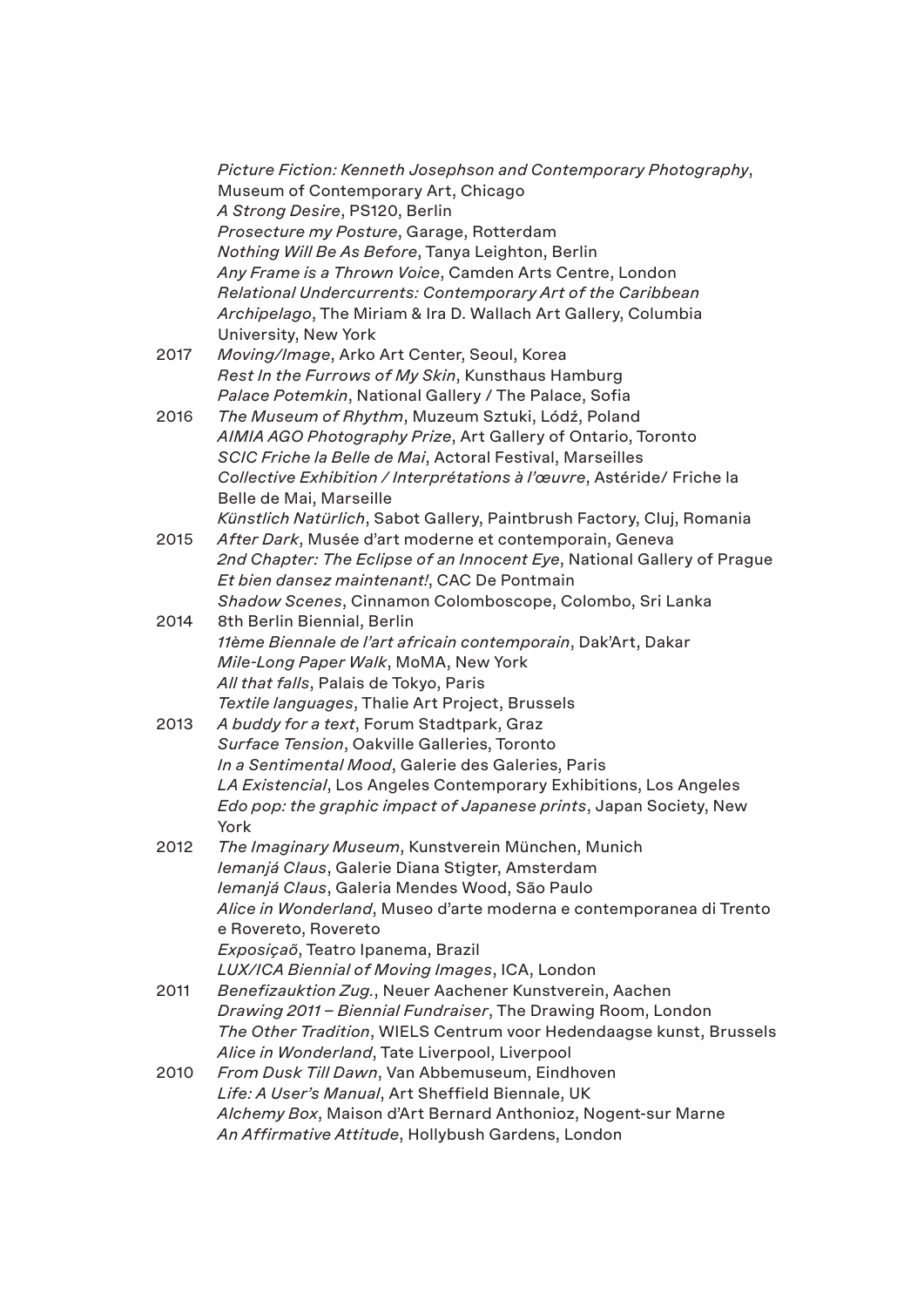| 2009 | Just a Matter of Time, Galerie Kadel Willborn, Karlsruhe<br>Here and Now, Julia Stoschek Foundation, Düsseldorf<br>Bagna Cauda, Art: concept, Paris<br>Rotterdam Dialogues: The Critics, The Curators, The Artists, Witte de<br>With, Rotterdam<br>Taj Mahal Travelers, Galerie Nordenhak, Stockholm<br>Two or Three Things I Know About Her, Four, Dublin<br>L'image cabrée, Fondation d'Entreprise Ricard, Paris<br>Antidote 5, La Galerie des Galeries Lafayette, Paris |
|------|----------------------------------------------------------------------------------------------------------------------------------------------------------------------------------------------------------------------------------------------------------------------------------------------------------------------------------------------------------------------------------------------------------------------------------------------------------------------------|
|      | 30 Seconds Off an Inch, Studio Museum Harlem, New York<br>SLOW MOVEMENT ODER: Das Halbe und das Ganze, Kunsthalle Bern<br>Celebration, Galerie Isabella Bortolozzi, Berlin                                                                                                                                                                                                                                                                                                 |
| 2008 | Notorious, Le Plateau, Paris<br>Un-Scene, WIELS Centrum voor Hedendaagse Kunst, Brussels<br>5th Berlin Biennial, Berlin<br>Time Crevasse, Yokohama Triennial<br>Gwangju Biennial, South Korea<br>Persona, Centre d'art contemporain du parc Saint-Léger                                                                                                                                                                                                                    |
| 2007 | It Can Start Whenever You Want, Westlondonprojects, London<br>Re-Make/Re-Model, Sorcha Dallas Gallery, Glasgow<br>Act Out, (with Emma Hedditch and Emily Roysdon), Studio Voltaire,<br>London<br>Miracle Goodnight, White Light, Düsseldorf<br>ZES, Harris Lieberman Gallery, New York<br>ZES, Marc Foxx Gallery, Los Angeles<br>Works on Paper, Art: Concept, Paris                                                                                                       |
| 2006 | Just in Time, Stedelijk Museum, Amsterdam<br>Being, in Brussels, Argos, Brussels                                                                                                                                                                                                                                                                                                                                                                                           |

Performances, Festivals and Screenings

| 2019 | Old masters, David Roberts Art Foundation x Ministry of Sound, London<br>Joie Noire, KW Institute for Contemporary Art, Berlin |
|------|--------------------------------------------------------------------------------------------------------------------------------|
|      | Joie Noire, KAAI Theater, Brussels                                                                                             |
| 2018 | Metallica in Prosecute my Posture, Garage, Rotterdam                                                                           |
|      | A Clean Line that Starts from the Shoulder, Salonul de proiecte,                                                               |
|      | <b>Bucarest</b>                                                                                                                |
| 2015 | Metallica, Tanya Leighton, Berlin                                                                                              |
|      | A Clean Line that Starts from the Shoulder, Playground Festival, Leuven                                                        |
| 2013 | Counter-relief (in collaboration with Maria Hassabi for Performatik                                                            |
|      | festival), KAAI Theater, Brussels                                                                                              |
| 2012 | Consensus Rouge Noir, Picture This, Bristol                                                                                    |
| 2011 | Consensus Rouge Noir, Kunsthalle Basel                                                                                         |
| 2011 | Metallica, WIELS, Brussels                                                                                                     |
| 2008 | Metallica, Neuer Aachener Kunstverein, Aachen                                                                                  |
|      | <i>Marriage à la mode et cor anglais</i> (in collaboration with lan White), CAC                                                |
|      | Brétigny, Paris                                                                                                                |
|      | <i>Marriage à la mode et cor anglais</i> (in collaboration with lan White), De                                                 |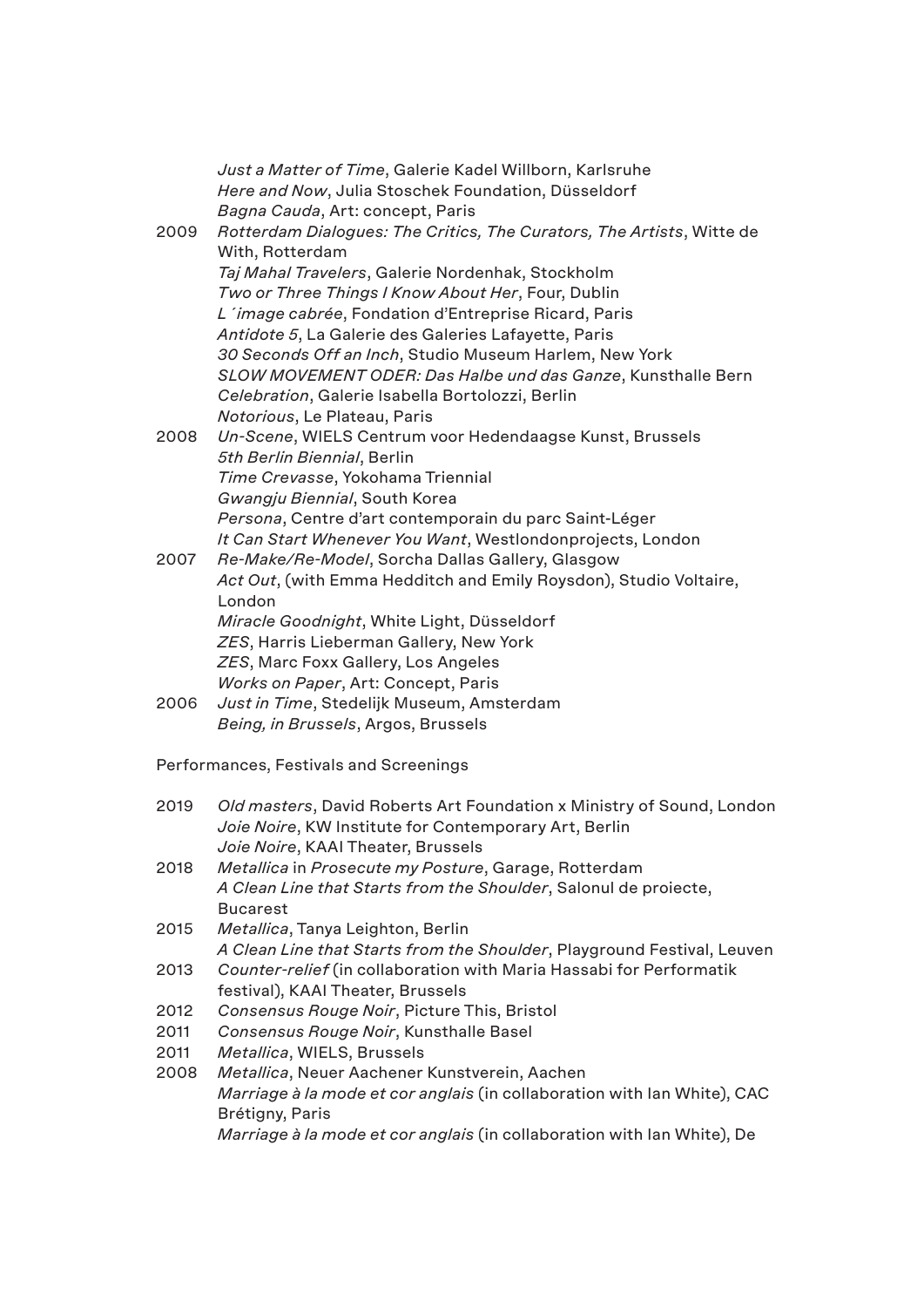Appel, Amsterdam

2007 *Marriage à la mode et cor anglais* (in collaboration with Ian White), I.C.A, London

*Le ping-pong d'amour*, Whitechapel Art Gallery, London

- 2006 *Prospectif Cinema*, Centre Pompidou, Paris
- 2005 *The Artists' Cinema*, Frieze Art Fair

#### Awards

- 2018 The Bessies (nominated: Outstanding Production)
- 2016 AIMIA AGO Photography Prize (shortlisted)
- 2009 Follow Fluxus-After Fluxus
- 1999 Andrei and Nicholas Tooth Award

#### Selected Bibliography

2022 Guillaume Lasserre, "Jimmy Robert", *Zéro Deux*, March 2022 Anya Harrison, "Jimmy Robert", *Artforum*, February 2022 2021 Bettina Krause, "Made in Berlin: Jimmy Robert", *Zoo Magazine No. 70*, Spring issue Sable Elyse Smith (commissioned by Swiss institute), ''TOUCH'', *FEAR TOUCH POLICE,* April 2021 2020 Chloe Carroll, "Jimmy Robert: Akimbo", *Art Monthly N. 441* Alex Stubbs, "Jimmy Robert's Akimbo at Nottingham Contemporary", *Leftlion*, October 2020 Matthew McLean, "Jimmy Robert's Body Body Language", Frieze May issue 2019 Eleonora Milani, "Jimmy Robert: Reworking Performativity", *Flash Art*, no. 328, November-January 2019/2020 Harry Burke, "Interview: Artist Jimmy Robert on the Body, Space, and Power", *Pin-Up*, Fall Winter 2019/2020 Karolin Meunier, "Affectional Leaps", *Texte Zur Kunst*, January 2019 2018 "Imitation of Lives", *Esse*, no. 93, 2018 2017 Maxwell Donnewald, "Body Language", *Pin-Up*, Fall Winter 2016/2017 "Caribbean Art", *Art Basel Year 42* (cat.), 2017 Will Fenstermaker, "Jimmy Robert with Will Fenstermaker", *The Brooklyn Rail*, November 2017 2016 Juliet Hemke, "Image Failure: Jimmy Robert Constructs A New Canon", *Blouin Artinfo*, 3 October 2016 Elke Buhr, "Und sie bewegt sich doch", *Monopol*, January 2016 2015 "Berliner Zimmer", *Tagesspiegel*, Fall 2015 Jan Kedves, "In the Loop", *Frieze*, June 2015 Jude Stewart, "The Process", *The Believer*, Summer 2015 2014 "Berlin Biennial: Jimmy Robert", *Africanah.com*, June 2014 2013 Daniel Quiles, "Jimmy Robert: Museum of Contemporary Art", *Artforum*, January 2013 2012 Naomi Beckwith, "Jimmy Robert: vis-à-vis", Chicago, Museum of Contemporary Art, August 2012